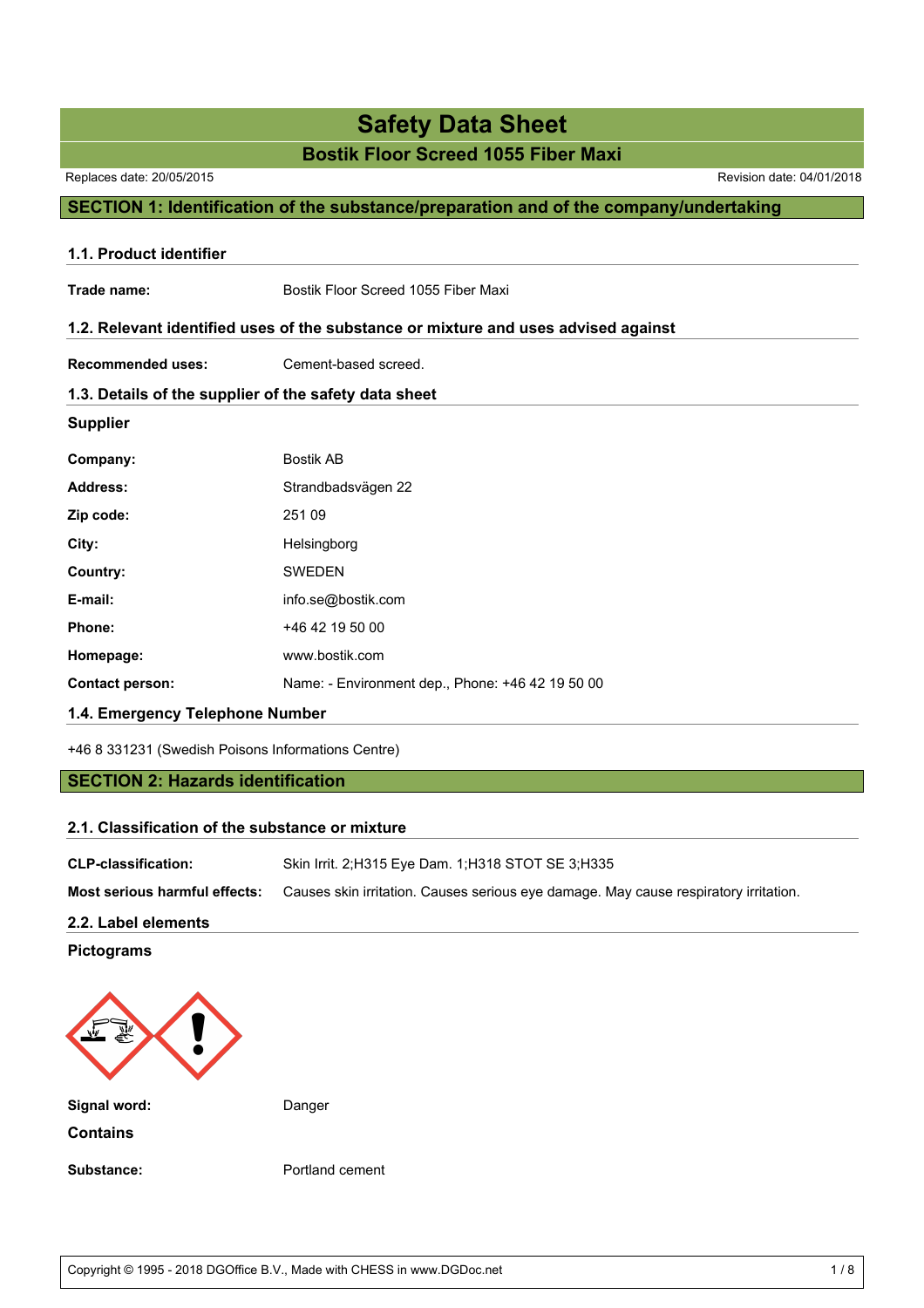Replaces date: 20/05/2015 **Replaces** date: 04/01/2018

### **H-phrases**

| H315<br>H318<br>H335 | Causes skin irritation.<br>Causes serious eye damage.<br>May cause respiratory irritation.                                          |
|----------------------|-------------------------------------------------------------------------------------------------------------------------------------|
| <b>P-phrases</b>     |                                                                                                                                     |
| P <sub>102</sub>     | Keep out of reach of children.                                                                                                      |
| P <sub>261</sub>     | Avoid breathing dust/fume/gas/mist/vapours/spray.                                                                                   |
| P <sub>280</sub>     | Wear protective gloves/protective clothing/eye protection/face protection.                                                          |
| P <sub>284</sub>     | Wear respiratory protection.                                                                                                        |
| P302/352             | IF ON SKIN: Wash with plenty of soap and water.                                                                                     |
| P305+351+338         | IF IN EYES: Rinse cautiously with water for several minutes. Remove contact lenses, if present and easy<br>to do. Continue rinsing. |

### **Supplemental information**

The cement is chrome reduced. Persons who are allergic to chrome should not use the ready to use mixture.

### **2.3. Other hazards**

Product dust may be irritating to eyes, skin and respiratory system. When cement reacts with water a strong alkaline solution is produced. Prolonged contact with wet cement or wet concrete may cause serious burns because they develop without pain being felt e.g. when kneeling in wet cement even when wearing trousers. Frequent inhalation of large quantities of cement dust over a long period of time increases the risk of developing lung disease. CONTENT KVARTS!

The substance / mixture contains no components considered be persistent, bioaccumulative and toxic (PBT) or very persistent and very bioaccumulative (vPvB) in levels of 0.1% or higher.

### **SECTION 3: Composition/information on ingredients**

### **3.2. Mixtures**

| Substance                   | CAS number | EC No      | REACH Reg. No. | Concentration | <b>Notes</b> | $CI$ P-<br>classification                                       |
|-----------------------------|------------|------------|----------------|---------------|--------------|-----------------------------------------------------------------|
| Quarts sand                 | 14808-60-7 | 238-878-4  |                | 50 - 70%      |              |                                                                 |
| <b>Aluminate</b><br>cement  | 65997-16-2 | l266-045-5 |                | l10 - 20%     |              |                                                                 |
| Portland cement 165997-15-1 |            | 266-043-4  |                | $1 - 10%$     |              | Skin Irrit. 2:H315<br>Eye Dam. 1;H318<br><b>ISTOT SE 3:H335</b> |

Please see section 16 for the full text of H-phrases.

### **SECTION 4: First aid measures**

#### **4.1. Description of first aid measures**

| Inhalation:          | Fresh air and rest. Rinse nose, mouth and throat with water. Consult a physician for specific<br>advice. Dust may irritate the respiratory tract.                                                              |
|----------------------|----------------------------------------------------------------------------------------------------------------------------------------------------------------------------------------------------------------|
| Ingestion:           | Get medical attention immediately. Thoroughly rinse the mouth with water. Never give<br>anything by mouth to an unconscious person.                                                                            |
| <b>Skin contact:</b> | Remove contaminated clothing. Wash skin with soap and water. Seek medical attention for<br>skin irritation or allergic reactions.                                                                              |
| Eye contact:         | Open eye wide, remove any contact lenses and flush immediately with water (preferably<br>using eye wash equipment). Seek medical advice immediately. Continue flushing until<br>medical attention is obtained. |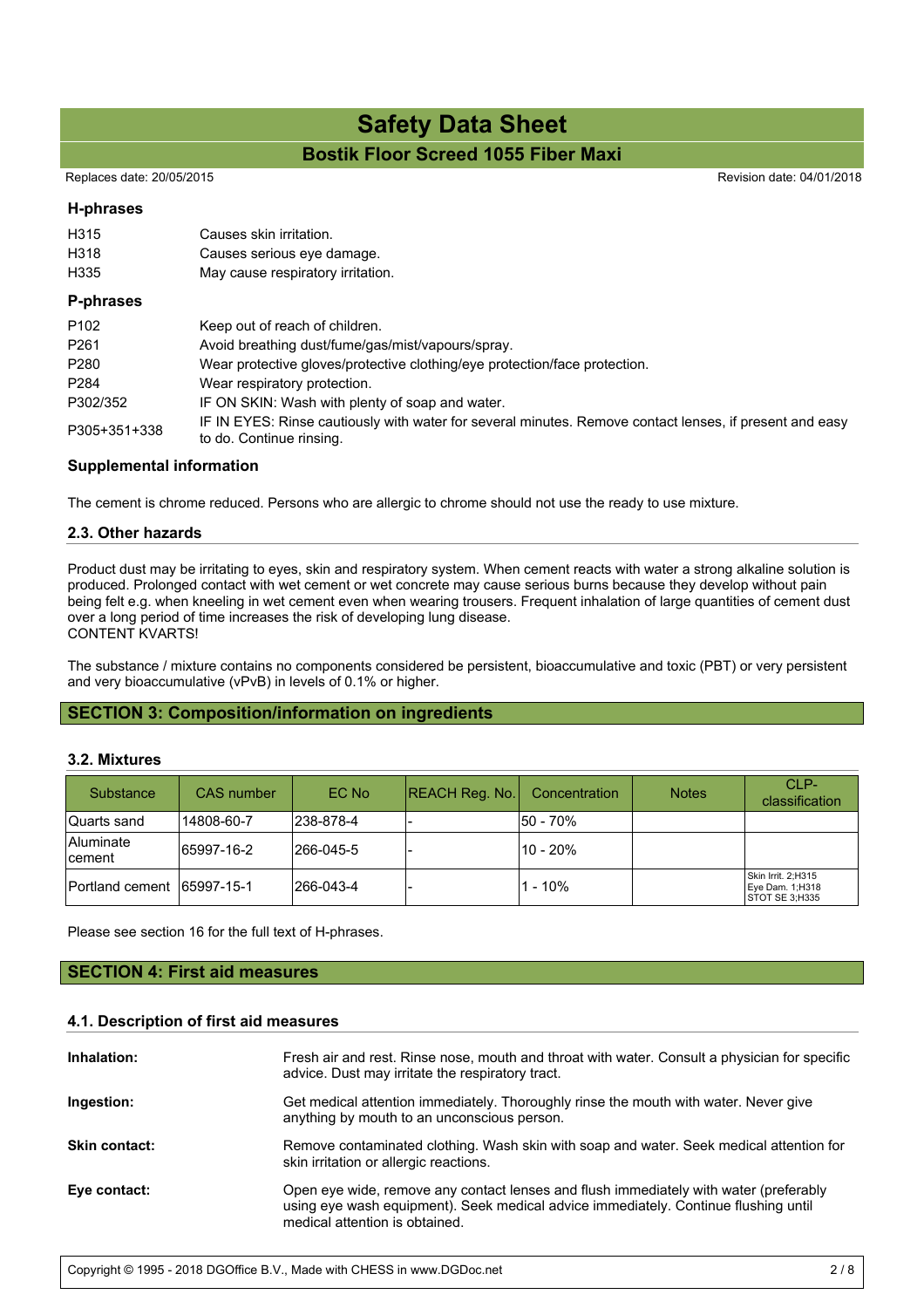| Replaces date: 20/05/2015 |                                                                                     | Revision date: 04/01/2018 |
|---------------------------|-------------------------------------------------------------------------------------|---------------------------|
| Burns:                    | Flush with water until the pain stops and continue flushing for another 30 minutes. |                           |

General: In the event of an accident, nausea or other effect, contact a doctor immediately.

### **4.2. Most important symptoms and effects, both acute and delayed**

Risk of serious damage to eyes.

### **4.3. Indication of any immediate medical attention and special treatment needed**

Show this Material Safety Data Sheet to the doctor. To hospital if strong cough or vomiting occurs, or if larger quantity has been consumed.

### **SECTION 5: Fire-fighting measures**

### **5.1. Extinguishing media**

**Suitable extinguishing media:** Use extinguishing media appropriate for surrounding fire.

**Unsuitable extinguishing media:** No known

### **5.2. Special hazards arising from the substance or mixture**

No dangerous products of combustion are known.

### **5.3. Advice for fire-fighters**

Wear respiratory protection with combination filter (dust and gas filter). Prevent discharges into the sewage system, watercourses or ground.

**Other Information:** No action shall be taken that involves personal risk or without appropriate training. The surrounding area must be removed. Keep unnecessary and undeclared workers away. Do not touch or walk through chemicals. Use suitable protective equipment. Show this safety data sheet if possible.

### **SECTION 6: Accidental release measures**

### **6.1. Personal precautions, protective equipment and emergency procedures**

**For non-emergency personnel:** Wear respirator if there is dust formation. Use suitable protective clothes, protective gloves and protective goggles. Avoid inhaling dust/mist.

**For emergency responders:** Wear respirator if there is dust formation.

### **6.2. Environmental precautions**

Avoid generation and spreading of dust. Prevent discharge into the sewage system, due to the risk of blockage.

### **6.3. Methods and material for containment and cleaning up**

Collect with vacuum cleaner or carefully sweep together and collect. Collect in containers and seal securely.

#### **6.4. Reference to other sections**

See section 13 for waste disposal. See Sections 7 and 8 for prevention.

**Other Information:** In the event of major emissions, contact the relevant authorities.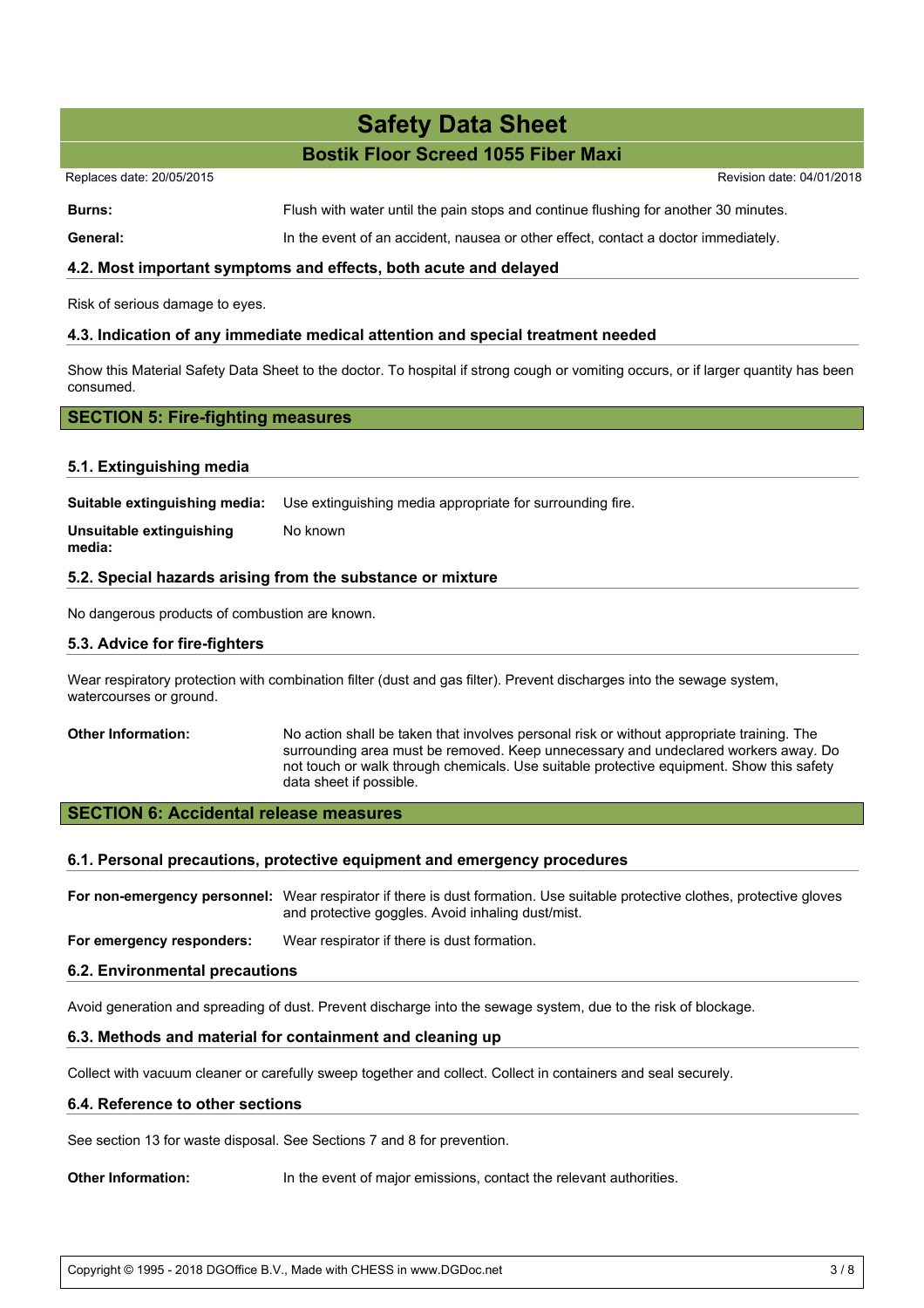Replaces date: 20/05/2015 **Replaces** date: 04/01/2018

### **SECTION 7: Handling and storage**

### **7.1. Precautions for safe handling**

Use the product under well-ventilated conditions. Avoid dust formation. Use personal protective equipment. Good working hygiene must always be observed when handling product. The cement is chrome reduced. Persons who are allergic to chrome should not use the ready to use mixture.

#### **7.2. Conditions for safe storage, including any incompatibilities**

Keep containers tightly closed in closed original packaging. The product is chrome reduced to reduce the risk of chromium allergy. The effect is reduced during storage, especially in humid environments. Observe durability. Store in the original container in a dry place.

### **7.3. Specific end use(s)**

See Product Data Sheet.

### **SECTION 8: Exposure controls/personal protection**

### **8.1. Control parameters**

### **Occupational exposure limit**

| Substance name   | Time period | ppm | mq/m3 | Comments        | Remarks |
|------------------|-------------|-----|-------|-----------------|---------|
| lQuarts sand     | l8h         |     | IO.1  |                 |         |
| Aluminate cement | 18h         |     | 10    |                 |         |
| Portland cement  | 18h         |     | 10    | Inhalable dust  |         |
| Portland cement  | l8h         |     |       | Respirable dust |         |

| <b>Other Information:</b> | EH40/2005 Workplace exposure limits incl. supplement from October 2007. |
|---------------------------|-------------------------------------------------------------------------|
|                           | Contains quartz. Observe local regulations.                             |

#### **8.2. Exposure controls**

| <b>Exposure controls:</b>                  | Personal precautions: Avoid skin contact with product, wipe up the pollution / spill as soon as<br>incurred. Provide training for employees to prevent exposure. Use personal protective<br>equipment as in Section 8. Good working hygiene must always be observed when handling<br>product. Do not eat, drink or smoke during work. Wash hands before breaks, before using<br>restroom facilities, and at the end of work. |
|--------------------------------------------|------------------------------------------------------------------------------------------------------------------------------------------------------------------------------------------------------------------------------------------------------------------------------------------------------------------------------------------------------------------------------------------------------------------------------|
| Appropriate engineering<br>controls:       | Make sure the ventilation is sufficient. This can be achieved by local exhaustion or general<br>ventilation. (EN 689 - Methods for determining inhalation exponer). This applies especially to<br>the mixing / stirring area. If this is not enough to keep the concentration below the limit<br>values, respiratory protection must be used.                                                                                |
| eye/face protection:                       | Personal protective equipment, Use tight-fitting protective goggles. Eye protection must conform to EN 166. Provide<br>eyewash, quick drench.                                                                                                                                                                                                                                                                                |
| skin protection:                           | <b>Personal protective equipment,</b> Wear appropriate clothing to prevent reasonably probable skin contact.                                                                                                                                                                                                                                                                                                                 |
| hand protection:                           | <b>Personal protective equipment,</b> Use suitable protective gloves made of nitrile rubber. Gloves must conform to EN 374.<br>Breakthrough time: > 480 min If signs of wear and tear are noticed then the gloves should be<br>replaced.                                                                                                                                                                                     |
| respiratory protection:                    | <b>Personal protective equipment,</b> Wear respirator if there is dust formation. Wear respiratory protective equipment with P2 filter<br>when performing dusty work.                                                                                                                                                                                                                                                        |
| <b>Environmental exposure</b><br>controls: | Prevent discharge into the sewage system, due to the risk of blockage.                                                                                                                                                                                                                                                                                                                                                       |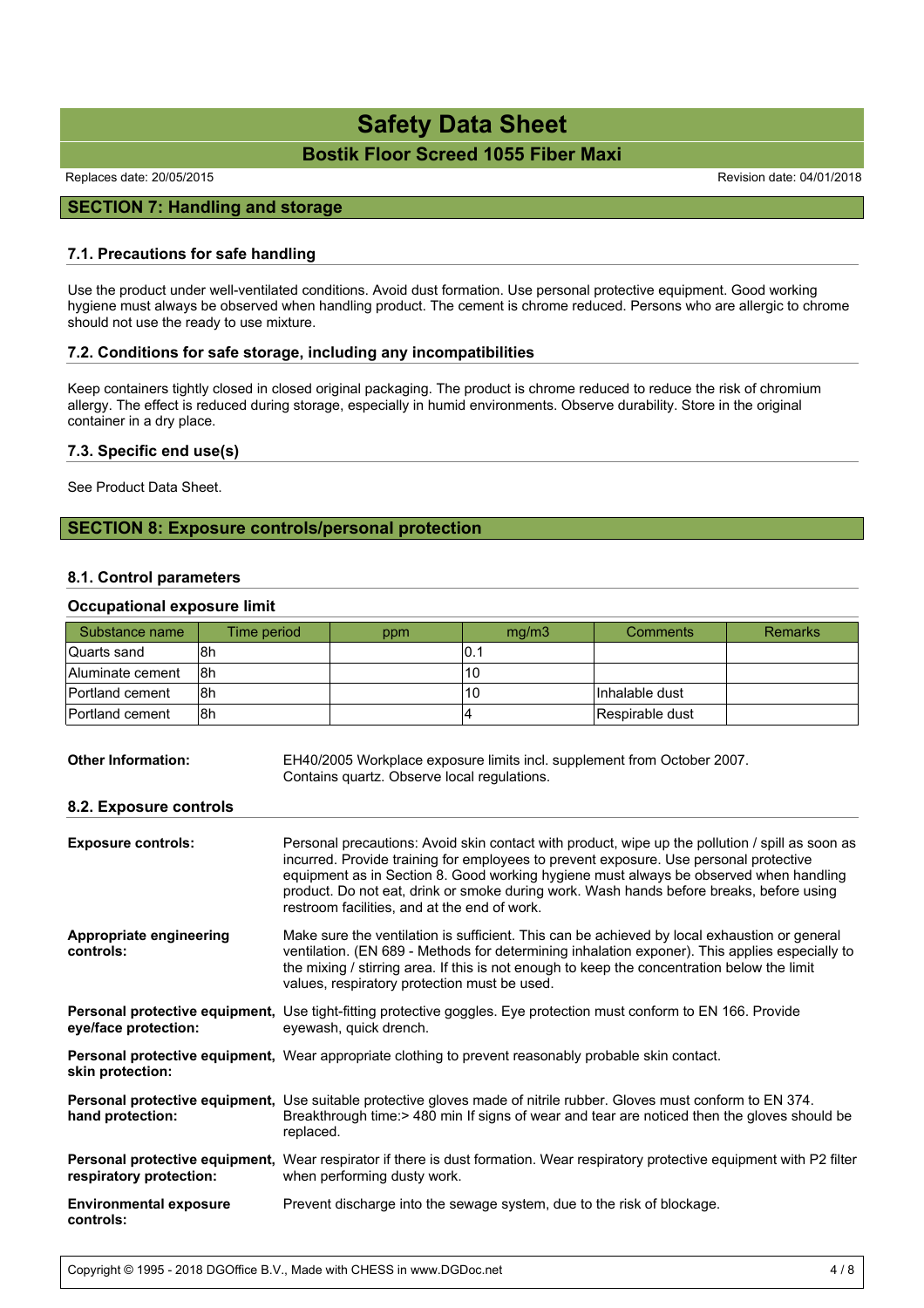Replaces date: 20/05/2015 Revision date: 04/01/2018

**Other Information:** Pay attention to warning labels on the container. The work place and work methods shall be oganized in such a way that direct contact with the product is prevented.

### **SECTION 9: Physical and chemical properties**

### **9.1. Information on basic physical and chemical properties**

| Parameter                               |                      | Value/unit     |
|-----------------------------------------|----------------------|----------------|
| State                                   | Powder.              |                |
| Colour                                  | Grey                 |                |
| Odour                                   | No Smell             |                |
| Solubility                              | Miscible with water. |                |
| Explosive properties                    | No data              |                |
| Oxidising properties                    | No data              |                |
| Parameter                               | Value/unit           | <b>Remarks</b> |
| pH (solution for use)                   | $10.5 - 11$          |                |
| pH (concentrate)                        | No data              |                |
| Melting point                           | No data              |                |
| Freezing point                          | No data              |                |
| Initial boiling point and boiling range | No data              |                |
| <b>Flash Point</b>                      | No data              |                |
| Evaporation rate                        | No data              |                |
| Flammability (solid, gas)               | No data              |                |
| <b>Flammability limits</b>              | No data              |                |
| <b>Explosion limits</b>                 | No data              |                |
| Vapour pressure                         | No data              |                |
| Vapour density                          | No data              |                |
| Relative density                        | No data              |                |
| Partition coefficient n-octonol/water   | No data              |                |
| Auto-ignition temperature               | No data              |                |
| Decomposition temperature               | No data              |                |
| Viscosity                               | No data              |                |
| Odour threshold                         | No data              |                |

### **9.2 Other information**

### **SECTION 10: Stability and reactivity**

### **10.1. Reactivity**

Reacts exothermically with water.

### **10.2. Chemical stability**

Stable under recommended storage and handling conditions.

### **10.3. Possibility of hazardous reactions**

Reacts violently with acids.

### **10.4. Conditions to avoid**

Copyright © 1995 - 2018 DGOffice B.V., Made with CHESS in www.DGDoc.net 5 / 8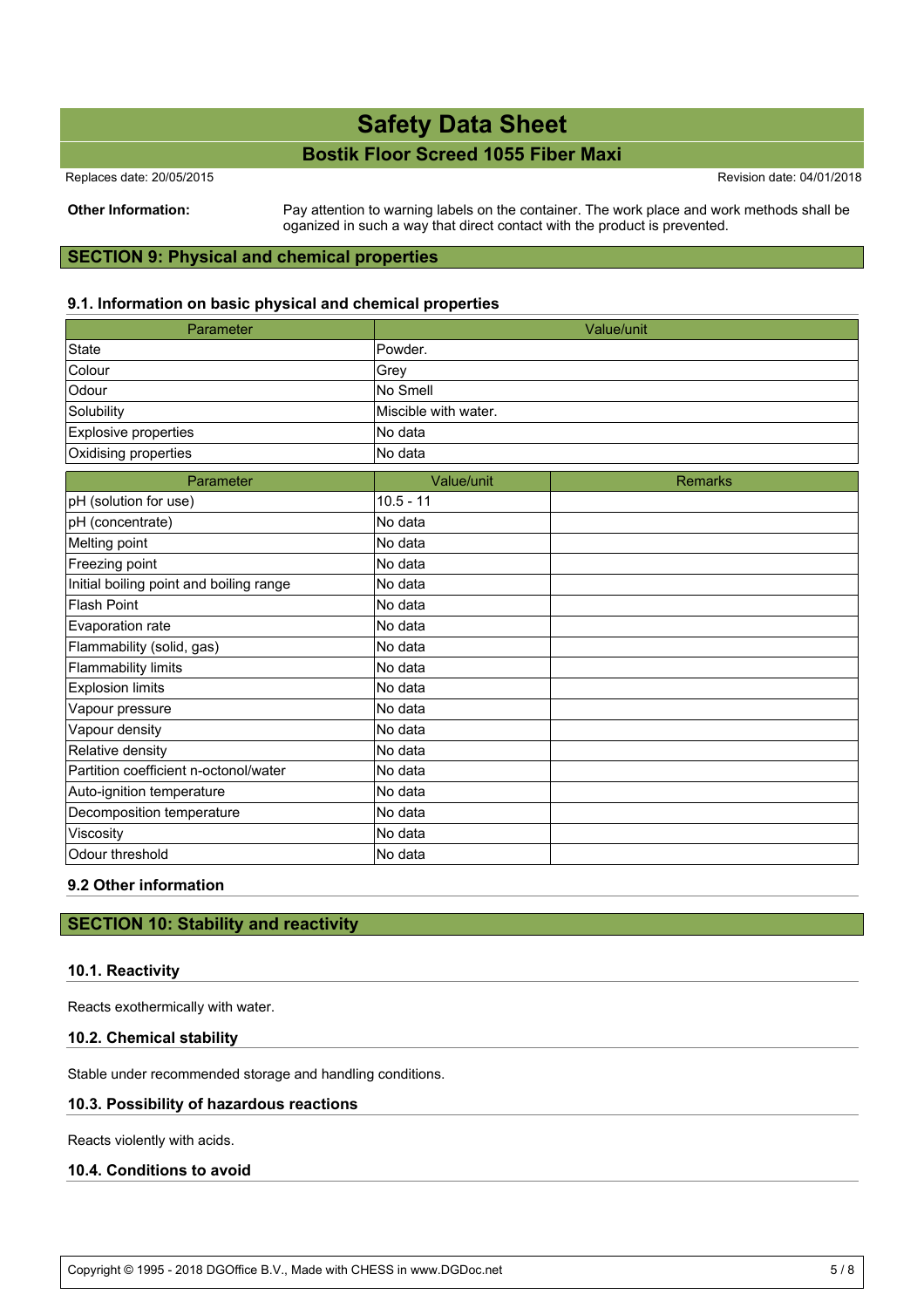Protect against moisture.

### **10.5. Incompatible materials**

No known

### **10.6. Hazardous decomposition products**

No dangerous decomposition products during appropriate storage and handling.

### **SECTION 11: Toxicological information**

### **11.1. Information on toxicological effects**

| Acute toxicity - oral:                                     | Based on existing data, the classification criteria are deemed not to have been met.                                                                                                                                    |
|------------------------------------------------------------|-------------------------------------------------------------------------------------------------------------------------------------------------------------------------------------------------------------------------|
| Acute toxicity - dermal:                                   | Based on existing data, the classification criteria are deemed not to have been met.                                                                                                                                    |
| Acute toxicity - inhalation:                               | Based on existing data, the classification criteria are deemed not to have been met.                                                                                                                                    |
| <b>Skin corrosion/irritation:</b>                          | Causes skin irritation.                                                                                                                                                                                                 |
| Serious eye damage/eye<br>irritation:                      | Causes serious eye damage.                                                                                                                                                                                              |
| <b>Respiratory sensitisation or</b><br>skin sensitisation: | Based on existing data, the classification criteria are deemed not to have been met.                                                                                                                                    |
| Germ cell mutagenicity:                                    | Based on existing data, the classification criteria are deemed not to have been met.                                                                                                                                    |
| <b>Carcinogenic properties:</b>                            | Based on existing data, the classification criteria are deemed not to have been met.                                                                                                                                    |
| <b>Reproductive toxicity:</b>                              | Based on existing data, the classification criteria are deemed not to have been met.                                                                                                                                    |
| <b>Single STOT exposure:</b>                               | May cause respiratory irritation.                                                                                                                                                                                       |
| <b>Repeated STOT exposure:</b>                             | Based on existing data, the classification criteria are deemed not to have been met.                                                                                                                                    |
| <b>Aspiration hazard:</b>                                  | Based on existing data, the classification criteria are deemed not to have been met.                                                                                                                                    |
| Other toxicological effects:                               | The product is chrome reduced to reduce the risk of chromium allergy. The effect is reduced<br>during storage, especially in humid environments. Observe durability. Store in the original<br>container in a dry place. |

### **SECTION 12: Ecological information**

### **12.1. Toxicity**

No known negative effects.

### **12.2. Persistence and degradability**

No information available

Replaces date: 20/05/2015 Revision date: 04/01/2018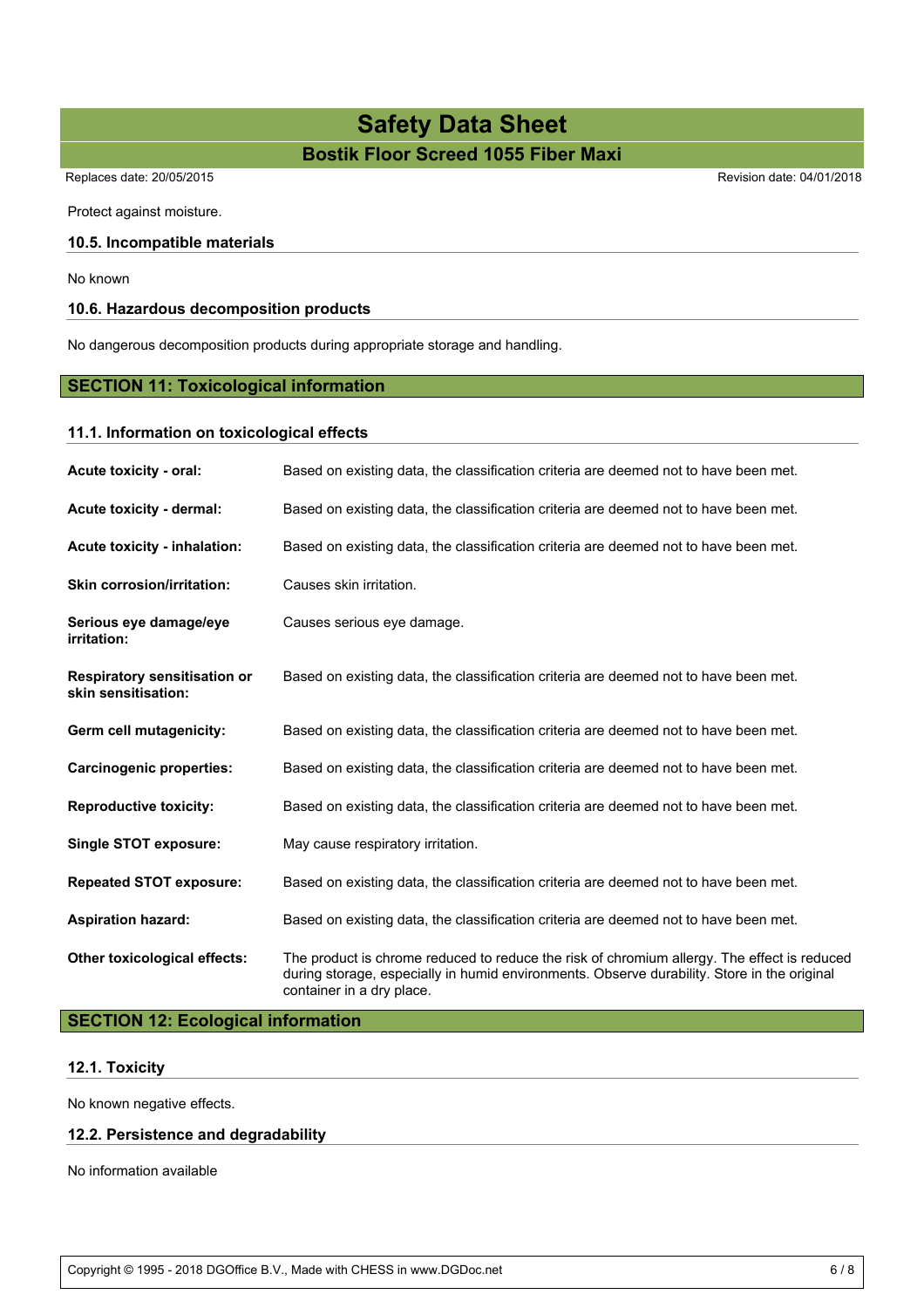Replaces date: 20/05/2015 **Replaces** date: 04/01/2018

### **12.3. Bioaccumulative potential**

No information available

### **12.4. Mobility in soil**

No information available

### **12.5. Results of PBT and vPvB assessment**

The components in this product do not meet the criteria for classification as PBT or vPvB.

### **12.6. Other adverse effects**

No known negative effects.

### **Other Information**

Prevent discharges into the sewage system, watercourses or ground.

### **SECTION 13: Disposal considerations**

### **13.1. Waste treatment methods**

The generation of waste should be avoided or minimized wherever possible. Empty containers or liners may retain some product residues. This material and its container must be disposed of in a safe way. Dispose of surplus and non-recyclable products via a licensed waste disposal contractor. Disposal of this product, solutions and any by-products should at all times comply with the requirements of environmental protection and waste disposal legislation and any regional local authority requirements. Avoid dispersal of spilled material and runoff and contact with soil, waterways, drains and sewers. Unhardened product must be treated as dangerous waste.

Cured product may be treated as building waste.

**Category of waste:** 16 03 03\* inorganic wastes containing hazardous substances 15 01 10\* packaging containing residues of or contaminated by hazardous substances

> Cured product 17 09 04 mixed construction and demolition wastes other than those mentioned in 17 09 01, 17 09 02 and 17 09 03

### **SECTION 14: Transport information**

**14.1. UN-No.:** Not applicable. **14.4. Packing group:** Not applicable. **14.2. UN proper shipping name:** Not applicable. **14.5. Environmental hazards:** Not applicable. **14.3. Transport hazard class(es):** Not applicable.

#### **14.6. Special precautions for user**

### **14.7. Transport in bulk according to Annex II of MARPOL73/78 and the IBC code**

No information available

### **SECTION 15: Regulatory information**

### **15.1. Safety, health and environmental regulations/legislation specific for the substance or mixture**

Copyright © 1995 - 2018 DGOffice B.V., Made with CHESS in www.DGDoc.net 7 / 8